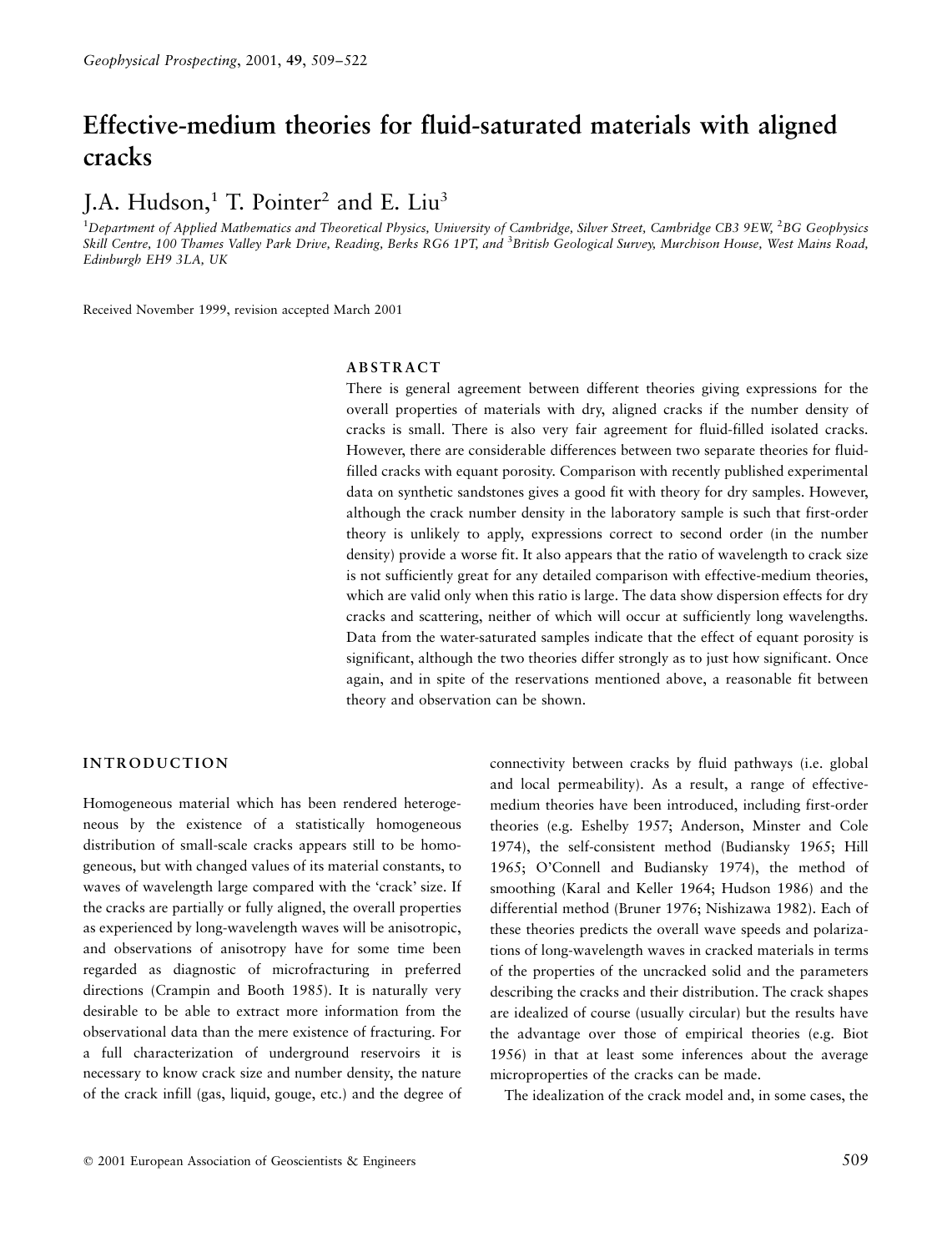nature of the approximations made in order to cover a range of higher crack densities, means that confidence in the theoretical results would be greatly increased if there were experimental or numerical support. Two-dimensional evaluations for randomly orientated dry cracks using a boundaryelement method (Kachanov 1992; Davis and Knopoff 1995) show agreement with all theories at low crack densities. At higher crack densities the closest fit was, rather surprisingly, the first-order result written in terms of compliances - but not the first-order result in terms of stiffnesses. A later numerical experiment of the same kind by Dahm and Becker (1998) showed closer agreement with the predictions of the differential method. The reason for the lack of agreement between these computational studies is probably the fact that, in general, an accurate description of the properties of materials with a high crack density depends on the high-order statistics of the crack distribution (Keller 1964). These statistics will no doubt vary from one experiment to another. Three-dimensional numerical studies of this kind remain out of reach at present owing to the computation time required.

In contrast to the oversimplification of the numerical models, experimental studies have generally contained features that have made direct comparisons difficult. One of the problems for the experimentalist is to construct a model with empty or liquid-filled cracks with known positions and orientations. Ass'ad, Tatham and McDonald (1992) substituted rubber discs for cracks in a model material built up with successive layers of epoxy resin. The results showed reasonable agreement with the formulae presented by Hudson (1980, 1981) for cracks containing weak material and crack densities up to 7%; the crack density  $\zeta$  is calculated as ( $va^3$ ), where  $v$  is the number of cracks per unit volume and  $a$  is the radius of a crack. Hudson's (1980, 1981) results were calculated by the method of smoothing, working to second order in  $\zeta$ , which implies that pair-wise interactions between cracks had been taken into account. However, it is not clear from the description how Ass'ad et al. (1992) determined the values of the mechanical constants of the rubber discs nor what these values were.

Peacock et al. (1994) used samples of naturally occurring rock (Carrara marble) for a similar series of experiments. Their observations showed good agreement with Hudson's (1986) theoretical results for randomly orientated dry cracks for crack densities up to 8%. However, the authors expressed some doubt about the accuracy of measurements of the actual crack density in the sample. The agreement between theory and experiment was poor for water-saturated samples. The theoretical methods mentioned so far assume that each crack is isolated from the others and that the fluid is sealed in. This is not generally the case in sedimentary rocks although Peacock *et al.* (1994) used wave periods much shorter than the relaxation time for linear diffusion in the sample, so that pressure leakage from individual cracks should not have been significant.

The first experiments on a synthetic rock-like material containing a known distribution of cracks were performed by Rathore et al. (1995) and we discuss these in the following sections. We also review the different theories which predict the overall properties of cracked materials. Such theories largely agree with each other for isolated cracks at low crack densities but there are significant differences in the predictions of the effects of fluid-flow.

# DRY CRACKS: EXPERIMENT AND THEORY

The experiments of Rathore et al. (1995) were performed on a synthetic sandstone with parallel circular cracks of aspect ratio (thickness/diameter) 0.004. The material was either completely dry or liquid-saturated. The crack density took the value 0.1 in the case of dry cracks; with  $\zeta = 0.1$ , theoretical results for the elastic parameters predicted by first-order theory, the method of smoothing (to second order), the differential method and the self-consistent approximation all agree to within 4.25% (Sayers and Kachanov 1991). Reasonable agreement was obtained between observations of the variation of wave speeds with angle in the dry sample and theoretical results obtained from Hudson (1980) and Thomsen (1995). Ironically, Rathore et al. (1995) found an even better fit if the second-order terms in Hudson's (1980) theory were dropped. If this were done, the results of the method of smoothing would be identical to those of firstorder theories in which the stiffnesses are written as a linear expression in  $\zeta$ , and also to the first iteration of the differential method and to the results of the self-consistent approximation expanded in the same way. (It was the expansion of the *compliances* up to  $O(\zeta)$  that the twodimensional numerical studies (Kachanov 1992; Davis and Knopoff 1995) found were accurate across a surprisingly large range of values of  $\zeta$ .)

Effective-medium theories of the kind referred to here are long-wavelength theories where the response of the solid medium appears smooth and, in this case, homogeneous. The waveforms from transmission through the dry, uncracked, synthetic sandstone, which is itself heterogeneous and porous although on a scale much smaller than the cracks, are indeed similar to those for a homogeneous material with no evidence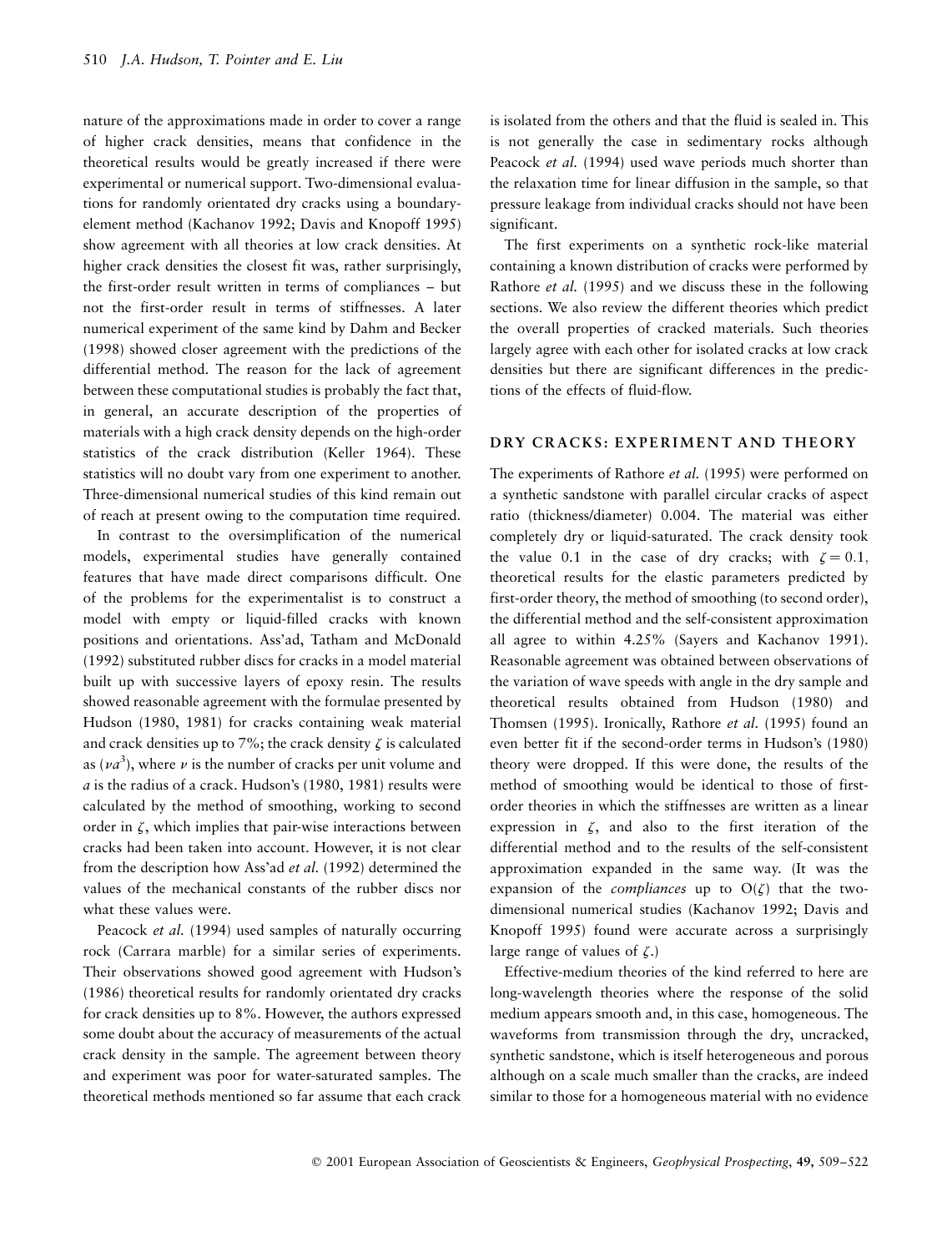of either scattering or dispersion (Rathore et al. 1995, fig. 2). In contrast, the waveforms for transmission through the dry, cracked sandstone show evidence of both as noted by Thomsen (1995). For P-waves, the period of the first cycle of motion varies by up to 50% depending on the direction of travel, and the coda following the main pulse is considerably larger in amplitude than in the case of the uncracked sample. The P-wavelength corresponding to the central frequency of the emitting transducer (100 kHz) is 25 mm and the diameter of the cracks is 5.5 mm, i.e. between one-fifth and onequarter of a wavelength. The value of  $k_{\alpha}a$ , where  $k_{\alpha}$  is the wavenumber of P-waves in the uncracked material and a is the crack radius, is 0.69. Smyshlyaev, Willis and Sabina (1993), using a dynamic form of the self-consistent method, calculated that, for dry, circular, aligned cracks with  $\zeta = 0.1$ and an angle of incidence of 45° with the crack normals, the phase velocity at  $k_{\alpha}a = 0.69$  is over 3% different from the limiting value at long wavelengths. The corresponding attenuation of the mean wave may be calculated in terms of the imaginary part of the wavenumber and takes the theoretical value  $0.01 \text{ mm}^{-1}$ , which corresponds to an amplitude reduction of  $e^{-1}$  over the 10 cm path-length of the pulse. There is no mechanism of energy loss in the dry samples except for the scattering which is clearly significant here from the evidence of the recorded codas. These comparisons indicate that the data are somewhat outside the range for which direct quantitative support for the results derived from effective-medium theory can be obtained. It would be more appropriate to use a theory which is valid at higher frequencies (e.g. Smyshlyaev et al. 1993).

In a reworking of the data of Rathore et al. (1995), Thomsen (1995) arrived at slightly different conclusions although it still remains doubtful whether the experiments represent a satisfactory check on theory. Whereas Rathore et al. (1995) measured phase velocities using the first cross-over point of the traces, Thomsen (1995) used the first break, which he took to represent wave speeds of the highest observable frequencies (80 kHz  $-$  a wavelength of 31 mm). These raised values of the wave speeds are shown to fit well with Thomsen's (1995) theoretical predictions in which the properties of the porous matrix were adjusted to fit the theoretical wave speeds in the crack-parallel direction. Hudson's (1981) first-order theory, when fitted in this way, gave poor predictions. However, Thomsen (1995) pointed out that, in view of the considerable anisotropy, second-order terms should be used.

Thomsen (1995) also calculated `low'-frequency wave speeds (30 kHz) from the data by estimating dispersion corrections from the measured attenuation. These corrections are of the order of 5% in value and the wave speeds remain satisfactorily close to both theoretical predictions; since the cracks are dry neither theory is affected by frequency. However, it is the existence of attenuation and dispersion in the system which presents the problem when comparing the data with the results of effective-medium (long wavelength, no dispersion) theory, particularly at the higher frequencies. In addition, at the lower frequency of 30 kHz, the Pwavelength in the uncracked sample is 8.4 cm, almost the width of the sample. Although the ratio of wavelength to crack diameter is now over 15 and therefore quite satisfactory for the application of effective-medium theory, the use of plane-wave theory to estimate dispersion is not satisfactory.

#### ISOLATED FLUID-SATURATED CRACKS

As for dry cracks, theoretical formulae for isolated fluid-filled cracks generally agree when reduced to first-order expressions. With dry cracks there are in fact only two nondimensional structural variables; that is, we can write the wave speed  $V_P$  say, of the quasi-P-wave in the effective medium as

$$
\left(\frac{V_{\rm P}}{\alpha}\right)^2 = f\left(\zeta, \frac{\alpha}{\beta}, \theta, \phi\right),\tag{1}
$$

where f is an arbitrary function,  $\alpha$ ,  $\beta$  are the wave speeds in the (isotropic) matrix material and  $\theta$ ,  $\phi$  are directional angles of the wave normal. If the matrix solid were anisotropic there would be little difference, just one or two more ratios of material constants. The frequency of the wave does not enter into (1) since these theories are calculated in the limit of long wavelength  $(k_{\alpha}a \rightarrow 0)$ . The aspect ratio  $c/a$  of the cracks does not appear either and the results are valid in the limit  $c/a \rightarrow 0$ . Theoretical calculations by Smyshlyaev et al. (1993) indicated that the long wavelength approximation is valid to within 1% if  $k_{\alpha}a$  < 0.3 and  $\zeta = 0.1$ . Douma's (1988) study of the effects of varying the aspect ratio indicated that the limiting value for small  $c/a$  is valid for  $c/a < 0.1$ . (In the experiments of Rathore *et al.* (1995),  $c/a = 0.004$ .)

Expansion of (1) as an ascending series in  $\zeta$  gives

$$
\left(\frac{V_{\rm P}}{\alpha}\right)^2 = 1 - f_1\left(\frac{\alpha}{\beta}, \theta, \phi\right)\zeta + f_2\left(\frac{\alpha}{\beta}, \theta, \phi\right)\zeta^2 - \dots,
$$
 (2)

for suitable functions  $f_1, f_2$ , etc. First-order theory ignores all terms except the first two. Equation (2) is equivalent to expanding the stiffnesses in terms of  $\zeta$ . If the compliances are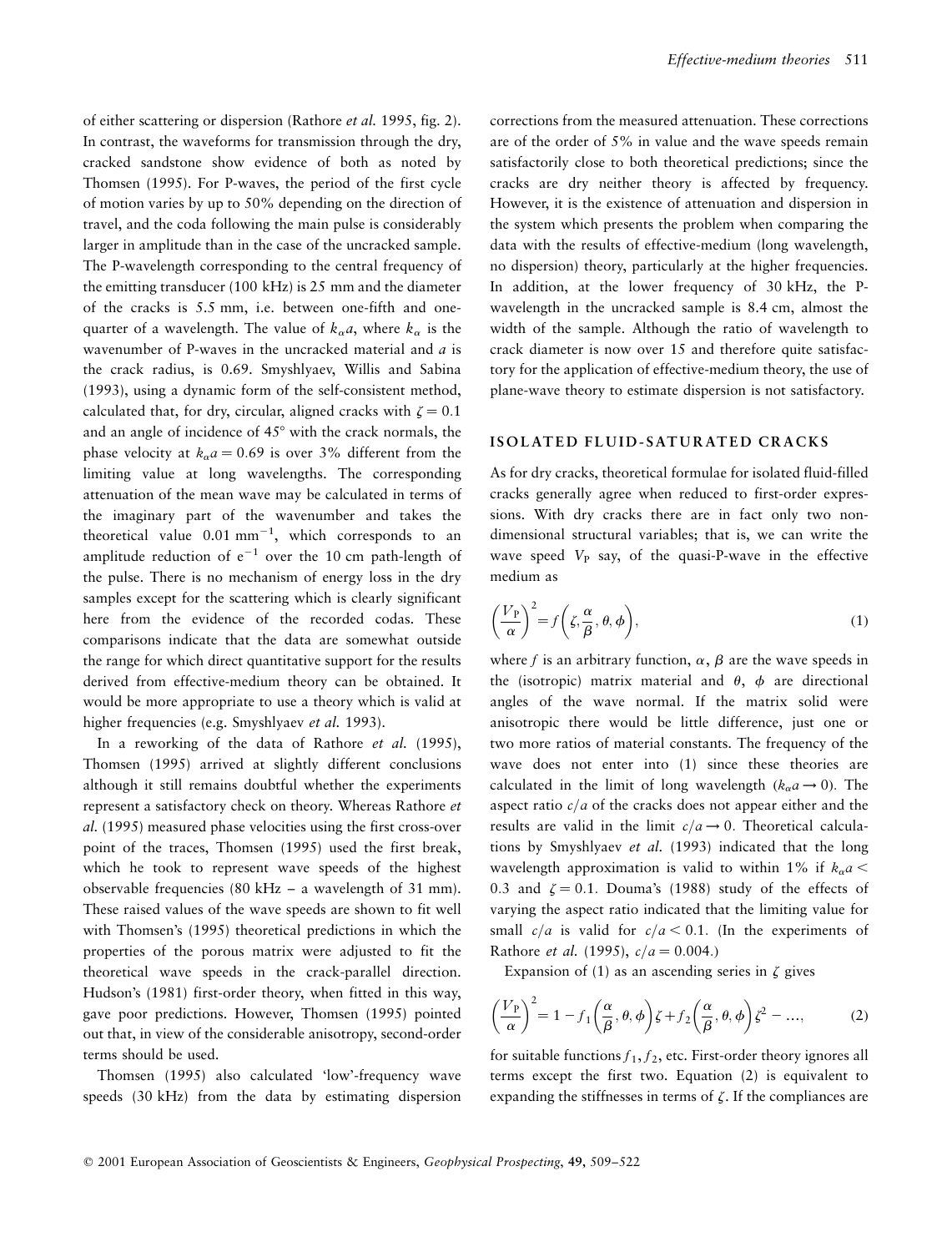expanded to  $O(\zeta)$ , we get (to first order)

$$
\left(\frac{V_{\rm P}}{\alpha}\right)^2 = \left[1 + f_1\left(\frac{\alpha}{\beta}, \theta, \phi\right)\zeta\right]^{-1}.\tag{3}
$$

Equation (3) is, in principle, the same as the first two terms of (2) for small enough  $\zeta$ . However, for larger values of  $\zeta$ , a truncated version of (2) clearly becomes non-physical, whereas (3) has been shown to fit the results of twodimensional numerical calculations quite well (see above). In general, first-order theory is much more suitable for use in the form of (3) (Liu, Hudson and Pointer 2000).

The earliest theories for fluid-filled cracks (Walsh 1969; Garbin and Knopoff 1975) ignored the fluid compressibility and assumed that any crack-opening displacement could be discounted. If, on the other hand, the compressibility of the fluid is taken into account, the theoretical expressions collect another non-dimensional material parameter, namely the ratio  $(\kappa_f/\kappa)$  of the bulk modulus of the fluid to that of the solid. In addition, this ratio appears in the formulae coupled with  $c/a$ , so Hudson (1981), for instance, retained terms in  $(c\kappa/a\kappa_f)$  and ignored  $(c^2\kappa/a^2\kappa_f)$  with the result, for aligned cracks with normals in the direction  $\theta = 0$ , that the dependence on  $\phi$  disappeared, and

$$
f_1\left(\frac{\alpha}{\beta}, \theta\right) = P\left(\frac{\alpha^2}{2\beta^2} - \sin^2\theta\right)^2 + Q\sin^2\theta\cos^2\theta\tag{4}
$$

where

$$
P = \frac{16\mu}{3(\lambda + \mu)} (1 + K)^{-1},
$$
  
\n
$$
Q = \frac{64\mu}{3(3\lambda + 4\mu)},
$$
\n(5)

$$
K=\frac{\alpha^2}{\pi\beta^2}\frac{a\kappa_{\rm f}}{c(\lambda+\mu)},
$$

and  $\lambda$ ,  $\mu$  are the Lamé parameters for the matrix material.

Substituting into (2) and retaining the first two terms only, we obtain

$$
\frac{V_{\rm p}^2}{\alpha^2} = 1 - P\left(\frac{\alpha^2}{2\beta^2}\right)^2 \zeta
$$
  
 
$$
- \left\{ P\left(1 - \frac{\alpha^2}{\beta^2}\right) \sin^4 \theta + \left(Q - \frac{P\alpha^2}{\beta^2}\right) \sin^2 \theta \cos^2 \theta \right\} \zeta.
$$
  
(6)

The wave speed  $\alpha_0$  of qP along the axis of symmetry ( $\theta = 0$ ) is given by

$$
\left(\frac{\alpha_0}{\alpha}\right)^2 = 1 - P\left(\frac{\alpha^2}{2\beta^2}\right)^2 \zeta,\tag{7}
$$

and so, retaining terms of order  $\zeta$  only, we have

$$
\left(\frac{V_{\rm P}}{\alpha_0}\right)^2 = 1 + 2\delta \sin^2 \theta \cos^2 \theta + 2\epsilon \sin^4 \theta,\tag{8}
$$

where we have used Thomsen's (1986) notation with

$$
\epsilon = \zeta \frac{P}{2} \left( \frac{\alpha^2}{\beta^2} - 1 \right),
$$
  
\n
$$
= \frac{8\zeta}{3} (1 + K)^{-1},
$$
  
\n
$$
\delta = \frac{\zeta}{2} \left( \frac{P\alpha^2}{\beta^2} - Q \right),
$$
  
\n
$$
= 2(1 - \sigma)\epsilon - 2 \left( \frac{1 - 2\sigma}{1 - \sigma} \right) \gamma,
$$
  
\n
$$
\gamma = \frac{8\zeta}{3} \left( \frac{1 - \sigma}{2 - \sigma} \right),
$$
  
\n(9)

and  $\sigma$  is Poisson's ratio of the matrix material. Hudson's (1981) expressions for the wave speeds of quasi-S-waves polarized parallel to the plane of the cracks  $(V_{\text{SI}})$  and the quasi-S-waves polarized perpendicular to these  $(V_{S\perp})$  are

$$
\left(\frac{V_{S\perp}}{\beta}\right)^2 = 1 - \frac{16}{3}\zeta\left(\frac{\lambda + 2\mu}{3\lambda + 4\mu}\right) - \frac{16}{3}\zeta(\lambda + 2\mu)
$$

$$
\times \left\{\frac{(1 + K)^{-1}}{\lambda + \mu} - \frac{4}{3\lambda + 4\mu}\right\} \sin^2\theta \cos^2\theta, \qquad (10)
$$

$$
\left(\frac{V_{\text{SI}}}{\beta}\right)^2 = 1 - \frac{16}{3}\zeta\left(\frac{\lambda + 2\mu}{3\lambda + 4\mu}\right) + \frac{16}{3}\zeta\left(\frac{\lambda + 2\mu}{3\lambda + 4\mu}\right)\sin^2\theta. \tag{11}
$$

Both of these equations can be set into Thomsen's (1986) format:

$$
\left(\frac{V_{\text{S}\perp}}{\beta_0}\right)^2 = 1 + 2\frac{\alpha_0^2}{\beta_0^2} (\epsilon - \delta) \sin^2 \theta \cos^2 \theta,
$$
  

$$
\left(\frac{V_{\text{S}\parallel}}{\beta_0}\right)^2 = 1 + 2\gamma \sin^2 \theta,
$$
 (12)

to first order in  $\zeta$ , where  $\beta_0$  is the common wave speed of both quasi-S-waves in the symmetry direction, and

$$
\left(\frac{\beta_0}{\beta}\right)^2 = 1 - \frac{16\zeta}{3} \left(\frac{\lambda + 2\mu}{3\lambda + 4\mu}\right).
$$
\n(13)

Expressions (8) and (12) are only accurate to first order in  $\zeta$  and the factors  $(\alpha/\alpha_0)^2$  and  $(\beta/\beta_0)^2$  were taken to be unity when multiplying the terms in  $\epsilon$ ,  $\delta$  and  $\gamma$  since all terms of second or higher powers in  $\zeta$  have been ignored. However,  $(\alpha_0/\alpha)^2$  is given by (7) and takes the value 0.4 for dry cracks  $(K = 0)$  when  $\zeta = 0.1$  (and  $\lambda = \mu$ ). This clearly shows that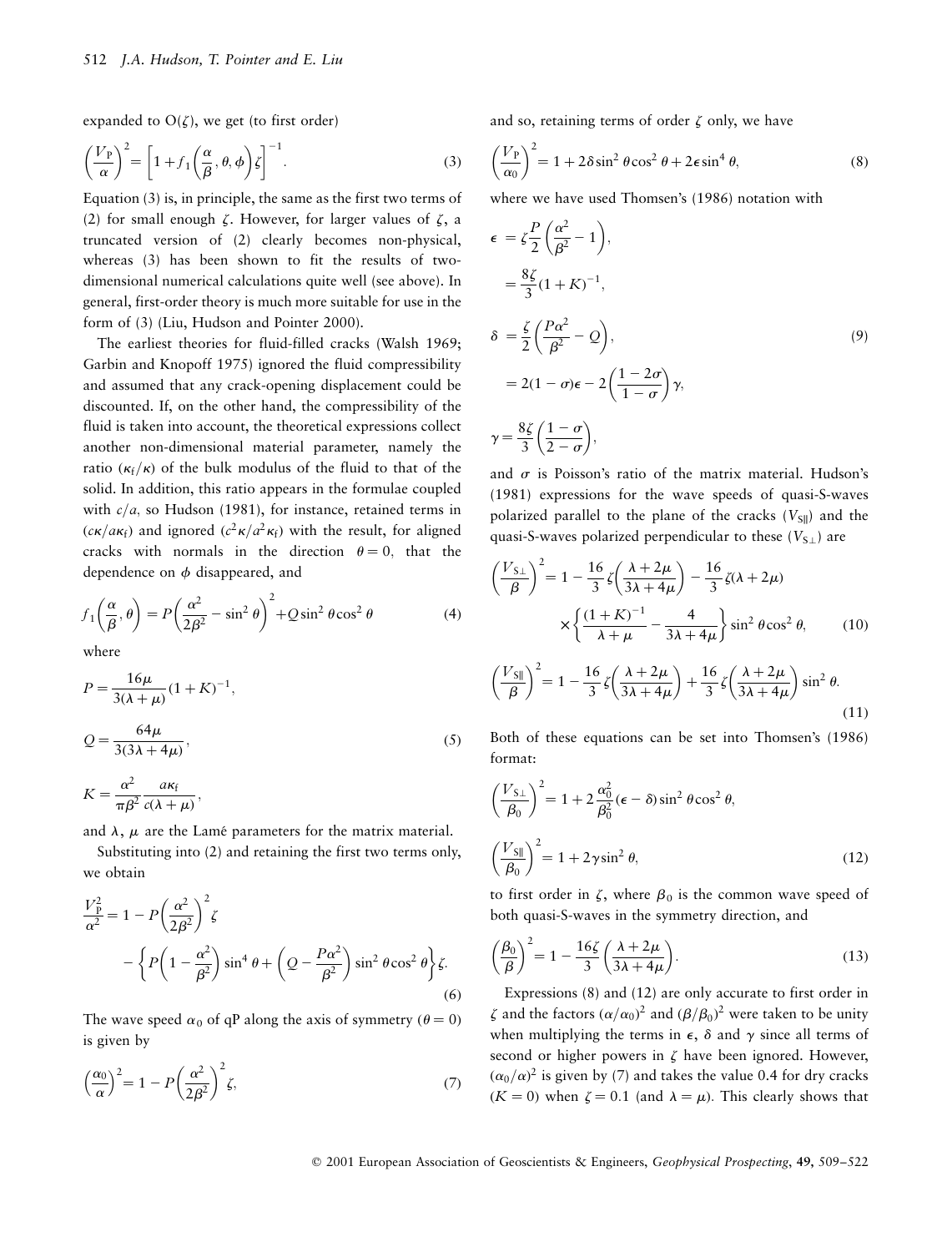for crack densities of  $10\%$  or more  $-$  and, as noted by Thomsen (1995) for the experiments of Rathore et al. (1995) ± first-order theories are not, strictly speaking, valid even though they may fit the data. In these circumstances, secondorder terms (Hudson 1980, 1986) or some other theory with a claim to validity at higher crack densities must be used.

One such theory is the self-consistent approximation and Hoenig (1979) has given the corresponding formulae for aligned isolated cracks, either dry or fluid-filled. Thomsen (1995) took these results, but linearized in  $\zeta$  so that the result was once again a first-order theory. However, he then extended the formulae to apply to the case where the matrix material is porous on a smaller length scale than the cracks. His expressions for the anisotropy parameters are, for low equant porosity (less than 10%),

$$
\epsilon = \frac{8\zeta}{3} \left( 1 - \frac{\kappa_f}{\kappa_s} \right) D_{cp},
$$
\n
$$
\delta = 2(1 - \sigma_s)\epsilon - 2\left( \frac{1 - 2\sigma_s}{1 - \sigma_s} \right) \gamma,
$$
\n
$$
\gamma = \frac{8\zeta}{3} \left( \frac{1 - \sigma_s}{2 - \sigma_s} \right),
$$
\n(14)

where  $\sigma_s$ ,  $\kappa_s$  are Poisson's ratio and the bulk modulus of the solid part of the porous matrix and  $D_{cp}$  is the 'fluid influence factor'.

If the matrix rock is not porous,  $\kappa_s = \kappa$  and  $\sigma_s = \sigma$  and equations (14) for  $\delta$  and  $\gamma$  are identical to (9). The equations for  $\epsilon$  are the same except that  $(1 + K)^{-1}$  in (9) has been replaced in (14) by  $(1 - \kappa_f/\kappa_s)D_{cp}$  in Thomsen's formula. For moderately high frequencies, that is, high enough for diffusion of fluid into the matrix from the cracks to be neglected (isolated cracks) but not so high that wavelengths cease to be long compared with the size of cracks, Thomsen (1995) gives

$$
\left(1 - \frac{\kappa_{\rm f}}{\kappa_{\rm s}}\right)D_{\rm cp} = \left\{1 + \frac{1}{\pi} \left(\frac{\alpha_{\rm s}}{\beta_{\rm s}}\right)^2 \frac{a\kappa_{\rm f}}{c(\lambda_{\rm s} + \mu_{\rm s})} \left(1 - \frac{\kappa_{\rm f}}{\kappa_{\rm s}}\right)^{-1}\right\}^{-1},\tag{15}
$$

where the subscript s once again refers to the solid part of the matrix material. For a non-porous matrix, therefore, (14) corresponds exactly to (9) except for the factor  $(1 - \kappa_f/\kappa_s)^{-1}$ appearing on the right-hand side of (15). However, the difference between this expression with and without the factor  $(1 - \kappa_f/\kappa_s)^{-1}$  is of order  $c/a$ , which is why the factor does not appear in Hudson's (1981) expressions since he was working consistently to the limit  $c/a \rightarrow 0$ . On the other hand, Thomsen's (1995) expression (equation (15)) has the attractive property that, when  $\kappa_f = \kappa_s$ ,  $\epsilon = 0$ ; that is, when the bulk modulus of the liquid infill is the same as that of the matrix material, there is no effect due to the reduced compliance of the crack, as would be expected. Hudson's (1981) expressions (equation (9)) give, in the same circumstances, an effect of order  $\zeta c/a$ .

Apart from this point, first-order expressions for the wave speeds in non-porous materials with isolated fluid-filled cracks agree. It may be noted here that we have taken no account of fluid viscosity. This can, of course, be incorporated into the model in exactly the same way as the fluid compressibility (O'Connell and Budiansky 1977; Hudson 1981).

If the matrix material is porous but the frequencies are sufficiently high that there is no fluid-flow between cracks and matrix, the cracks are effectively isolated and Hudson's (1981) results (equations (9)) remain valid as long as the material parameters  $\lambda$ ,  $\mu$ ,  $\alpha$ ,  $\beta$  are taken to be those for the porous fluid-filled matrix (see Rathore et al. 1995). This is on the assumption that the scale of the pore structure is smaller than that of the cracks so that, as far as the cracks are concerned, the porous material acts like a continuous solid. If now we put  $\kappa_f = 0$  (the case of dry cracks in dry porous material), both Hudson's (1981) and Thomsen's (1995) theories agree in the expressions for  $\epsilon$ ; that is, the last of equations (5) gives  $K = 0$  and (15) gives  $(1 - \kappa_f/\kappa_s)D_{cp} = 1$ . However, Thomsen's (1995) expressions for  $\gamma$  and  $\delta$ (equation (14)) differ from those of Hudson (1981) in using the parameters for the solid material of the matrix rather than those for the dry porous material. Similarly, if  $\kappa_f$  is not zero, the two theories give different results in that, where Hudson's (1981) theory leads to the use of the overall parameters  $\lambda$ ,  $\mu$ ,  $\kappa$ , etc. of the fluid-filled matrix, Thomsen (1995) once again uses the parameters of the solid material.

Expressions given by Thomsen (1995) appropriate for an equant porosity higher than 10% and once again at moderately high frequencies (no fluid interchange occurs) are

$$
\epsilon = \frac{8\zeta}{3} \frac{(1 - \sigma^2)}{(1 - \sigma^2)} \frac{E}{E^*} \left( 1 - \frac{\kappa_f}{\kappa_s} \right) D_{\text{ci}},
$$
  

$$
\delta = 2(1 - \sigma)\epsilon - 2 \left( \frac{1 - 2\sigma}{1 - \sigma} \right) \gamma,
$$
  

$$
\gamma = \frac{8\zeta}{3} \left( \frac{1 - \sigma^*}{2 - \sigma^*} \right),
$$
 (16)

where E is Young's modulus of the saturated porous matrix and  $\sigma^*$ ,  $E^*$  are Poisson's ratio and Young's modulus of the dry matrix rock;  $D_{ci}$  is a second 'fluid influence factor' given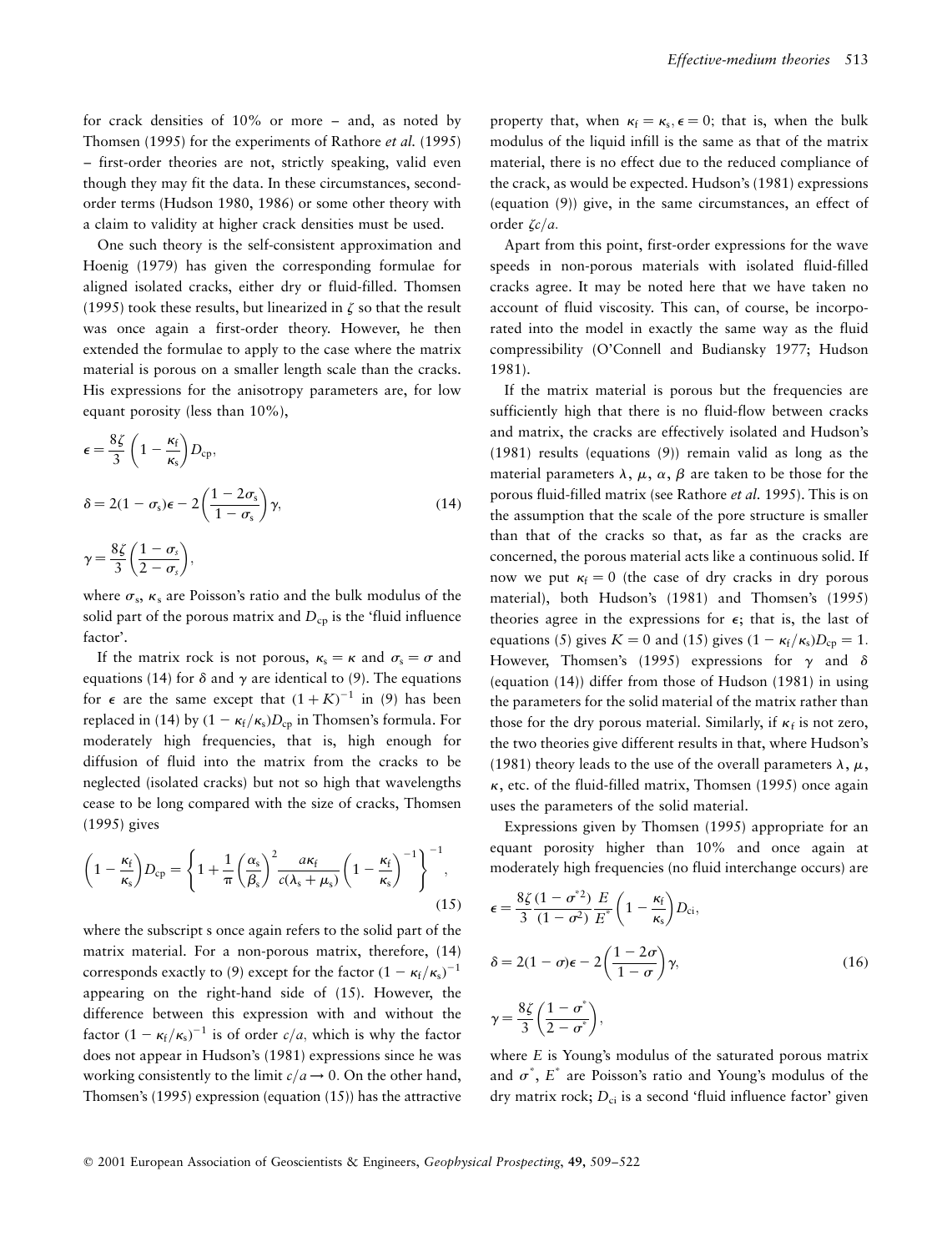by

$$
\left(1 - \frac{\kappa_{\rm f}}{\kappa_{\rm s}}\right)D_{\rm ci} = \left\{1 + \frac{1}{\pi} \left(\frac{\alpha^*}{\beta^*}\right)^2 \frac{a\kappa_{\rm f}}{c(\lambda^* + \mu^*)} \left(1 - \frac{\kappa_{\rm f}}{\kappa}\right)^{-1}\right\}^{-1}.
$$
\n(17)

With  $\kappa_f = 0$  we should again obtain an expression appropriate for a dry porous material containing cracks. In addition, it is clear that  $\sigma = \sigma^*$ ,  $E = E^*$  and this time we get

$$
\epsilon = \frac{8\zeta}{3},
$$
  

$$
\delta = (1 - \sigma)\epsilon - 2\left(\frac{1 - 2\sigma}{1 - \sigma}\right)\gamma,
$$
 (18)

$$
\gamma = \frac{8\zeta}{3} \left( \frac{1-\sigma}{2-\sigma} \right),
$$

which is identical to Hudson's (1981) result (equations (9) with  $K = 0$ ) although, as we have seen above, Thomsen's (1995) results for dry cracks with low equant porosity only agree if the porosity is sufficiently small that the elastic properties of the dry porous rock are almost the same as those of the solid material.

If the cracks and pores are fluid-filled, we find once again, apart from the factor  $(1 - \kappa_f/\kappa_s)$ , a fundamental difference between Thomsen's (1995) and Hudson's (1981) results in that Thomsen uses parameters corresponding to the dry porous matrix and Hudson has those of the fluidfilled matrix. At high porosities these two sets of parameters are likely to take very different values. However, in circumstances where the porous matrix appears as a continuum when viewed at the scale of the cracks, the physical principle of using the formulae for a non-porous matrix, about which both Hudson and Thomsen agree, with the properties of the effective continuum seems strong.

The expressions (8) and (12) for the wave speeds in terms of the parameters  $\epsilon$ ,  $\zeta$  and  $\gamma$  may be rewritten as

$$
\left(\frac{V_{\rm p}}{\alpha_0}\right)^2 = \left(1 + \frac{3\epsilon}{4} + \frac{\delta}{4}\right) - \epsilon \cos 2\theta + \left(\frac{\epsilon - \delta}{4}\right) \cos 4\theta,
$$
  

$$
\left(\frac{V_{\rm S\perp}}{\beta_0}\right)^2 = \left\{1 + \frac{\alpha_0^2}{4\beta_0}(\epsilon - \delta)\right\} - \frac{\alpha_0^2}{4\beta_0^2}(\epsilon - \delta) \cos 4\theta,
$$
 (19)  

$$
\left(\frac{V_{\rm SI}}{\beta_0}\right)^2 = (1 + \gamma) - \gamma \cos 2\theta.
$$

The variation with  $\theta$  in the form of cos 2 $\theta$  and cos 4 $\theta$  is evident from the curves calculated by Rathore et al. (1995). For instance,  $(V_{S\perp})^2$  varies as cos 4 $\theta$  and  $(V_{S\parallel})^2$  as cos 2 $\theta$ . If  $\epsilon$ 

is small,  $(V_P)^2$  varies as cos 4 $\theta$  and this is what happens for isolated fluid-filled cracks when  $K$  is large (see equation  $(5)$ ) or, equivalently, when  $D_{cp}$  is small (see equation (15)), i.e. when the compressibility of the fluid can be ignored. This leads to characteristically different shapes of curve for the variation of  $V_P$  with  $\theta$  for dry and fluid-filled isolated cracks (see Rathore et al. 1995).

As remarked above, the porosity of the fabric of sedimentary rocks means that cracks are in general connected by fluid pathways which, if the permeability is large enough, invalidate the assumption, made in almost all the theoretical models mentioned so far, that the cracks are isolated. This is of no importance for dry cracks where there is no pressure build-up within the cracks and it explains the agreement between theory and experiment in this case. The synthetic sandstone of Rathore *et al.* (1995) has porosity 0.346 and clearly the cracks cannot be assumed to be pressure sealed. Accordingly, the fit between the predictions of Hudson's (1980, 1981) results and the observations on the liquidsaturated model is very poor. In particular, the  $\cos 4\theta$ variation for  $(V_P)^2$  is not reproduced in the data which show a cos  $2\theta$  variation.

# LIQUID-SATURATED CRACKS IN POROUS **MATERIAL**

Two developments of the effective-medium theories, which take account of diffusion into a porous matrix, have been published recently. The first, referred to above, is by Thomsen (1995) and the other is by Hudson, Liu and Crampin (1996). In contrast to the partial agreement found for the expressions for the overall properties of materials with a dilute distribution of isolated cracks, results from these two investigations are quite different.

At low frequencies, when pressure leakage out of the cracks into the porous matrix has to be taken into account, Thomsen's (1995) expressions for the parameters  $\epsilon$ ,  $\delta$  and  $\gamma$ at porosities greater than 10% are exactly the same as (16) but with

$$
\left(1 - \frac{\kappa_f}{\kappa_s}\right)D_{ci} = \left\{\left[1 + \frac{\kappa_f}{\kappa^* \phi}\left[(\frac{\kappa_s - \kappa^*}{\kappa_s - \kappa_f}\right)\right]\right\} + \frac{4}{3}\zeta(\frac{\alpha^*}{\beta^*})^2\frac{\kappa^*}{(\lambda^* + \mu^*)} \cdot (1 - \frac{\kappa_f}{\kappa_s})^{-1}]^{-1},\tag{20}
$$

where  $\phi$  is the overall porosity including both cracks and pores. Thomsen (1995) also gives a low-frequency equivalent to (15) for low porosities.

The expressions given by Hudson *et al.* (1996) are the same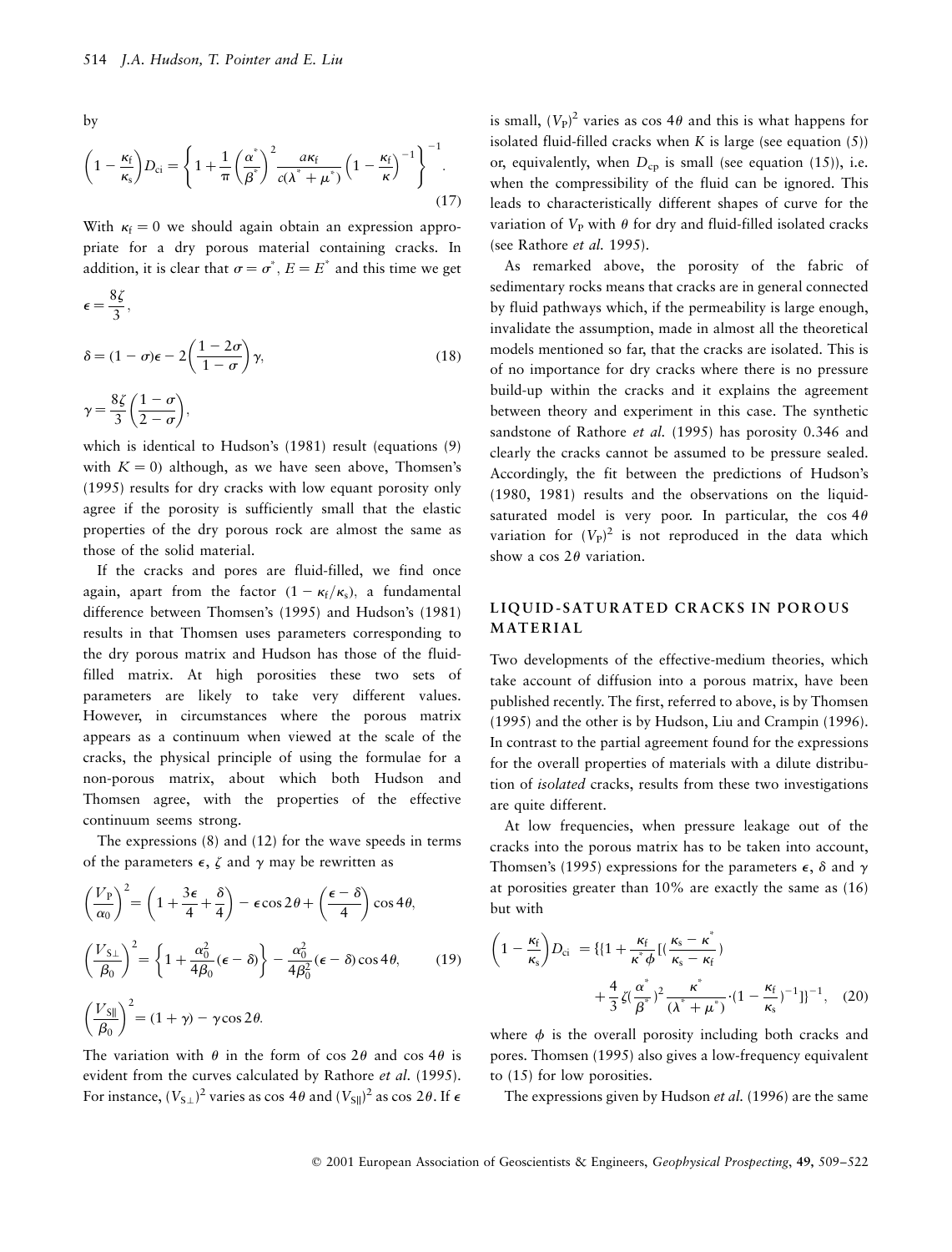

Figure 1 (a) The least-squares misfit versus matrix permeability  $K_{\rm m}$ , derived from fitting the laboratory wave-speed data recorded by Rathore *et al.* (1995) for aligned watersaturated cracks (central frequency 100 kHz), using the equant porosity theory of Hudson et al. (1996). The different curves correspond to the estimated and measured rock matrix wave speeds listed in Table 2: the dummy matrix: measured values from the dummy sample (Rathore et al. 1995) (solid line); matrix A: application of equant porosity model (Thomsen 1995) by Rathore et al. (1995) (broken dashed line); matrix B: application of isolated fluid-filled cracks model (Hudson 1981) by Rathore et al. (1995) (dotted line); matrix C: application of equan<sup>t</sup> porosity model (Thomsen 1995) (dashed line). The results are generated using first-order theory. (b) As (a) excep<sup>t</sup> that the results are generated using second-order theory for the dummy matrix (solid line) and matrix A (broken dashed line).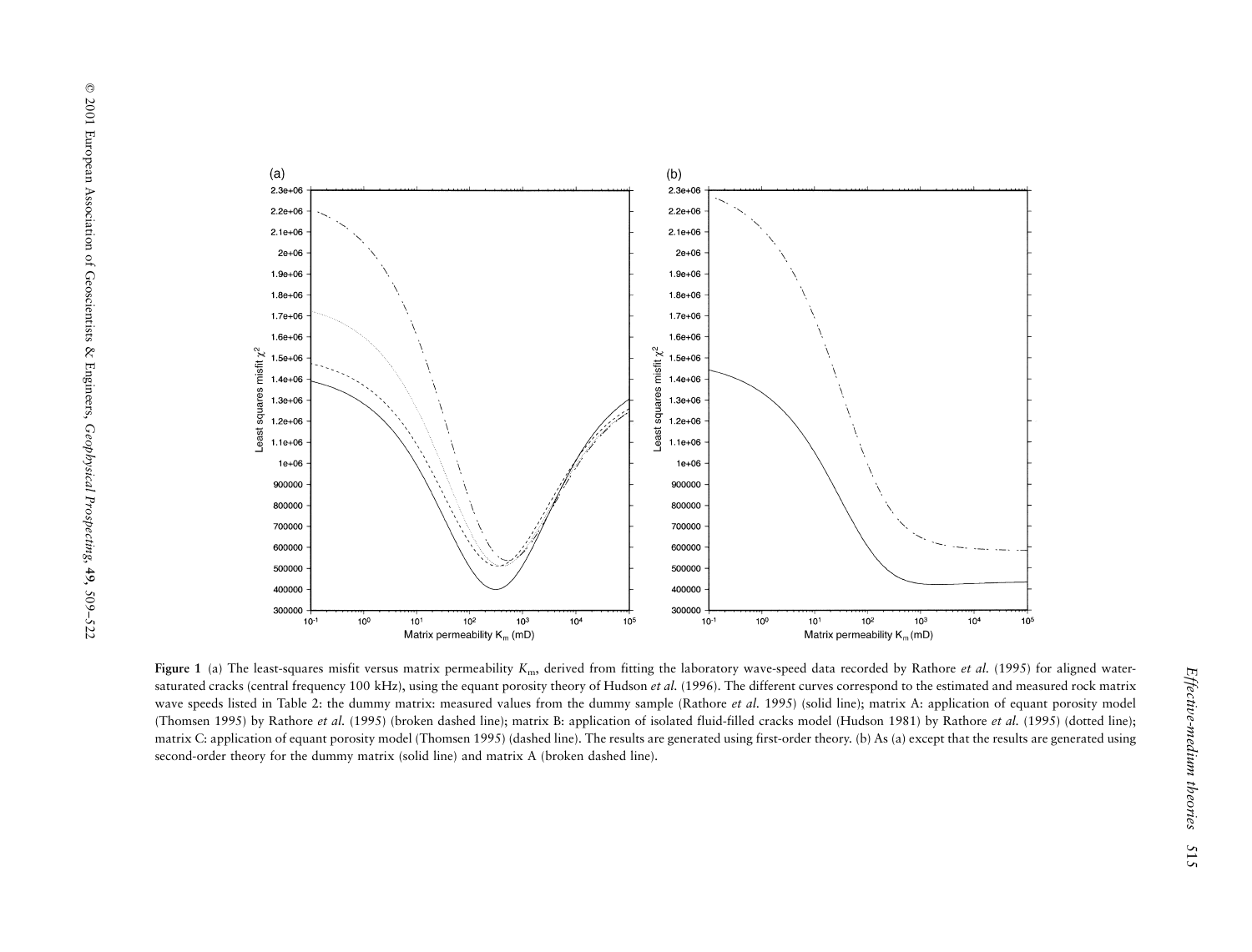as equations (9) except that  $K$  is now given by

$$
K = \frac{1}{\pi} \frac{a}{c} \left(\frac{\alpha}{\beta}\right)^2 \frac{\kappa_f}{\lambda + \mu} [1 + 3(1 - i)\mathcal{J}/2c]^{-1},\tag{21}
$$

where

$$
\mathcal{J}^2 = \phi_{\rm m} \kappa_{\rm f} D_{\rm m} / 2\omega \tag{22}
$$

and  $D_m$ ,  $\phi_m$  are, respectively, the coefficients of diffusion and porosity of the porous matrix material and  $\omega$  is the angular frequency. (It should be noted here that there is an error in the expression (equation (74) of Hudson et al. 1996) originally given for *J*. Equation (22) is correct.) The quantity  $D_m$  may be replaced by  $K_m/\eta_f$  (Sheriff 1991) where  $K_m$  is the permeability of the matrix and  $\eta_f$  the viscosity of the fluid. The parameters relating to the matrix rock (e.g.  $\alpha$ ,  $\beta$ ,  $\lambda$ ,  $\mu$ ) in Hudson's expressions (equations (5) and (9)) now take values appropriate to the saturated porous rock.

Whereas Thomsen (1995) has two separate expressions for the cases of isolated cracks (moderately high frequencies  $$ equation  $(16)$  and diffusing cracks (low frequencies  $\overline{\phantom{a}}$ equation (20)), Hudson et al. (1996) have a single expression for a whole range of frequencies (equation (21)) which reverts to the equivalent expression (the last of equations (5)) when the frequency is sufficiently large that the cracks are isolated, i.e. when  $f/c \ll 1$ . Dispersion and attenuation are implicit over the range where  $\mathfrak{F}/c$  is not small. For instance, if  $\mathfrak{F}/c \geqslant$  $1, K$  becomes (from  $(21)$ )

$$
K \simeq \left(\frac{1+i}{3}\right) \left(\frac{\alpha}{\beta}\right)^2 \left(\frac{\kappa_f}{\lambda+\mu}\right) \frac{a}{\mathcal{F}},\tag{23}
$$

and the critical parameter is now  $a\kappa_f/\tilde{J}(\lambda+\mu)$ . At very low frequencies this parameter is small, the quantity  $K$  is therefore also small and the equations give a response which is equivalent to that of dry cracks. This is a physically appealing result for the model adopted by Hudson et al. (1996), that of a simple crack in unbounded porous material. However, in

Table 1 Crack, fluid and matrix parameters taken from the laboratory experiments of Rathore et al. (1995)

| Parameter            | Formula        | Value                   |
|----------------------|----------------|-------------------------|
| Crack half-thickness | $\mathcal{C}$  | $10^{-5}$ m             |
| Crack aspect ratio   | cla            | 0.0036                  |
| Crack density        | ζ              | 0.1                     |
| Fluid bulk modulus   | $K_f$          | $2.16 \times 10^{9}$ Pa |
| Fluid viscosity      | $\eta_{\rm f}$ | $10^{-3}$ Pa s          |
| Matrix porosity      | $\phi_{\rm m}$ | 0.346                   |
| Matrix density       | $\rho_{\rm m}$ | 1712 $\text{kg/m}^3$    |

Table 2 Estimated and measured matrix wave speeds: dummy matrix: measured values from dummy sample (Rathore et al. 1995); matrix A: application of equant porosity model (Thomsen 1995) by Rathore et al. (1995); matrix B: application of isolated fluid-filled cracks model (Hudson 1981) by Rathore et al. (1995); matrix C: application of equant porosity model (Thomsen 1995)

|             | Dummy matrix | Matrix A | Matrix B | Matrix C |
|-------------|--------------|----------|----------|----------|
| $V_P$ (m/s) | 2678         | 2786     | 2715     | 2670     |
| $V_s$ (m/s) | 1384         | 1408     | 1408     | 1410     |

material with a population of cracks, the flow associated with separate cracks will begin to interfere at relatively low frequencies, a feature which is not taken into account by the model.

At the lowest frequencies, we expect the pressure to be equalized in the cracks and pores, and in the limit the material will behave as if static and undrained (Xu 1998). The elastic constants for this are given by the extension of the Gassmann equations presented by Brown and Korringa (1975):

$$
s_{ijkl}^{\rm u} = s_{ijkl}^{\rm d} + \frac{(s_{ijpp}^{\rm d} - s_{ijpp}^{\rm 0})(s_{qqk\ell}^{\rm d} - s_{qqk\ell}^{\rm 0})}{\phi(1/\kappa - 1/\kappa_{\rm f}) - (1/\kappa_{\rm d} - 1/\kappa)},
$$
(24)

where  $s^0$ ,  $s^d$  and  $s^u$  are the compliances for the solid matrix, the dry system (matrix plus pores plus cracks) and the undrained system respectively,  $\phi$  is the porosity of the system and

$$
1/\kappa = s_{jjkk}^0,
$$
  
\n
$$
1/\kappa_d = s_{jjkk}^d.
$$
\n(25)

Unfortunately the forms of (20) and (25) are sufficiently different to make any comparison rather difficult.

We may calculate the point at which the theory given by Hudson et al. (1996) becomes unreliable; it is when the diffusion length is of the same order of magnitude as the crack spacing. From Hudson et al. (1996), the diffusion length is approximately  $\left(\kappa_{\rm f} K_{\rm m} / \omega \phi_{\rm m} \eta_{\rm f}\right)^{1/2}$ . Thus, when the frequency is of the order of

$$
\frac{\kappa_{\rm f} K_{\rm m}}{\phi_{\rm m} \eta_{\rm f} l^2} \tag{26}
$$

or less, (21) should not be used.

When the compressibility of the fluid is the same as that of the solid,  $\kappa_f = \kappa_s$  and Thomsen's (1995) expression for (1 –  $\kappa_f/\kappa_s$ ) $D_{ci}$  in (20) becomes zero, so that  $\epsilon = 0$  once again. On the other hand, the expression for  $(1 + K)^{-1}$ , which is the equivalent quantity in the formula for  $\epsilon$  (equation (9))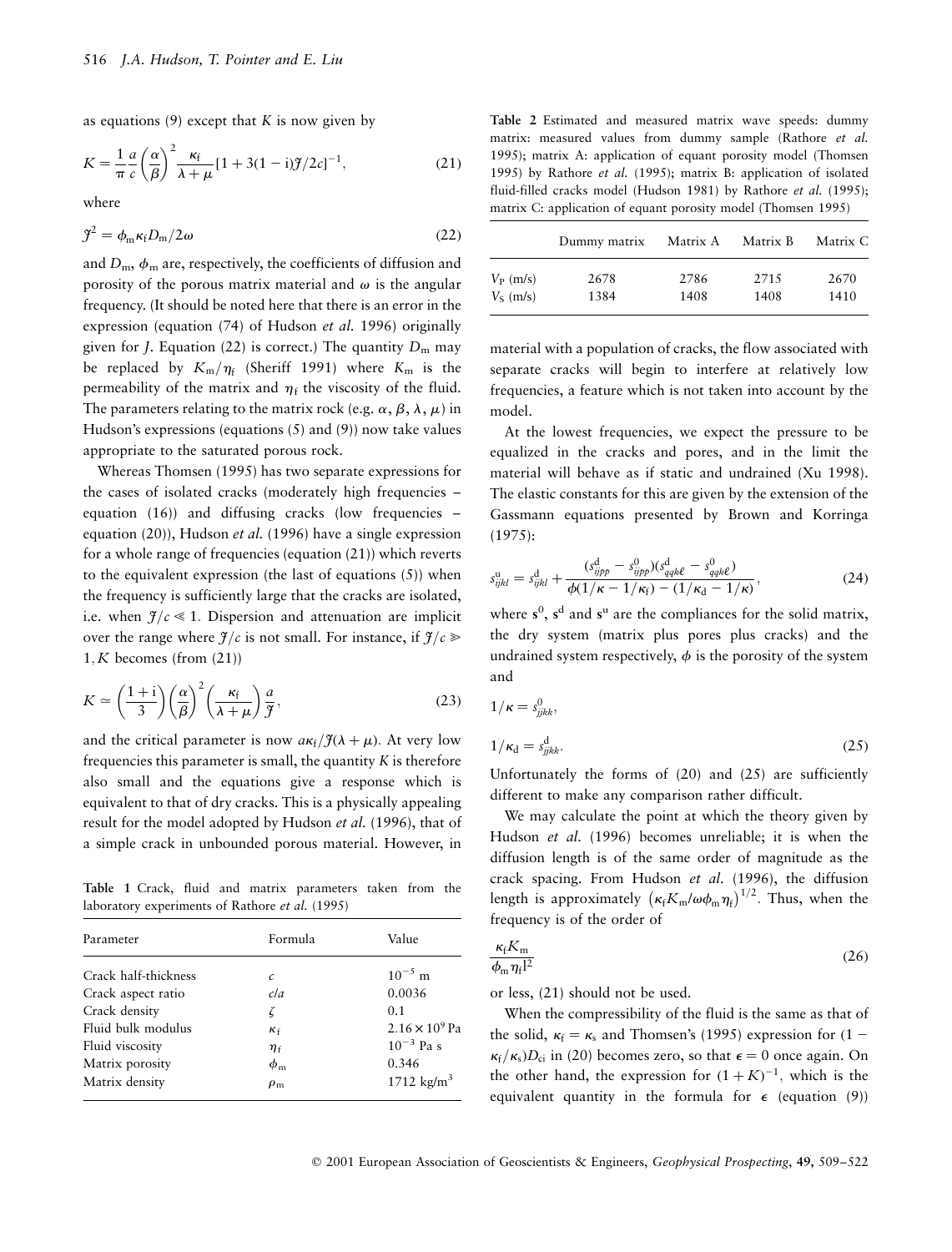Figure 2 Comparison of measured wavespeed data (for (a)  $qP$  – solid squares, (b)  $qS_{\perp}$  = solid circles, (c)  $qS_{\parallel}$  = solid triangles, after Rathore et al. (1995), central frequency 100 kHz) with (i) the first-order Hudson et al. (1996) equant porosity model (dotted line), (ii) the second-order Hudson et al. (1996) equant porosity model (dashed line) and (iii) the Thomsen (1995) equant porosity model (solid line) (Rathore et al. 1995). The matrix wave speeds measured from the dummy sample were used for the model calculations,  $K_m = 313$  mD for firstorder theory (see Table 3a) and  $K_m =$ 2110 mD for second-order theory (see Table 3b).



proposed by Hudson et al. (1996), may be written as

$$
(1 + K)^{-1} = \{c/a + 3(1 - i)\mathcal{J}/2a\}
$$

$$
\left\{\frac{1}{\pi}\left(\frac{\alpha}{\beta}\right)^2 \frac{\kappa_f}{\lambda+\mu} + \frac{c}{a} + \frac{3(1-i)\mathcal{J}}{2a}\right\}^{-1},\tag{27}
$$

using (21) for K and recognizing that, if  $\kappa_f = \kappa_s$ , then  $\kappa_f = \kappa$ , the bulk modulus of the saturated porous material, as well. If  $\mathcal{J}/a \ll 1$ , this expression is of order  $c/a \ll 1$ ) as in the case of isolated cracks. However, if  $\mathcal{J}/a$  is not very small, neither is  $(1 + K)^{-1}$  and the cracks respond as though they have low compliance. This is the case if the permeability of the matrix rock is sufficiently high and the thin cracks are of high compliance compared with the pores; under pressure the cracks collapse, driving fluid into the relatively undistorted pores. The condition  $\kappa_f = \kappa$  for *isolated* cracks means that the cracks are non-compliant under compression; fluid-flow from

the cracks into a porous matrix allows the cracks to be compliant.

Hudson *et al.* (1996) showed that the condition,  $f/c \le 1$ , is simply that the volume of fluid within the matrix material within a diffusion length  $l = (\kappa_f D_m/\omega \phi_m)^{\frac{1}{2}}$  is small compared with the volume of the crack. The condition on frequency, that the cracks can be considered as isolated, is

$$
\omega \geqslant \omega_{\rm c} = \frac{\phi_{\rm m} \kappa_{\rm f} K_{\rm m}}{c^2 \eta_{\rm f}}.
$$
\n(28)

O'Connell and Budiansky (1977) gave an alternative expression for the critical angular frequency  $\omega_c$  for fluid diffusion into a porous matrix. This is

$$
\omega_{\rm c} = \frac{8\kappa K_{\rm m}}{a^2 \eta_{\rm f}},\tag{29}
$$

but it is based on a model of steady flow of an incompressible fluid.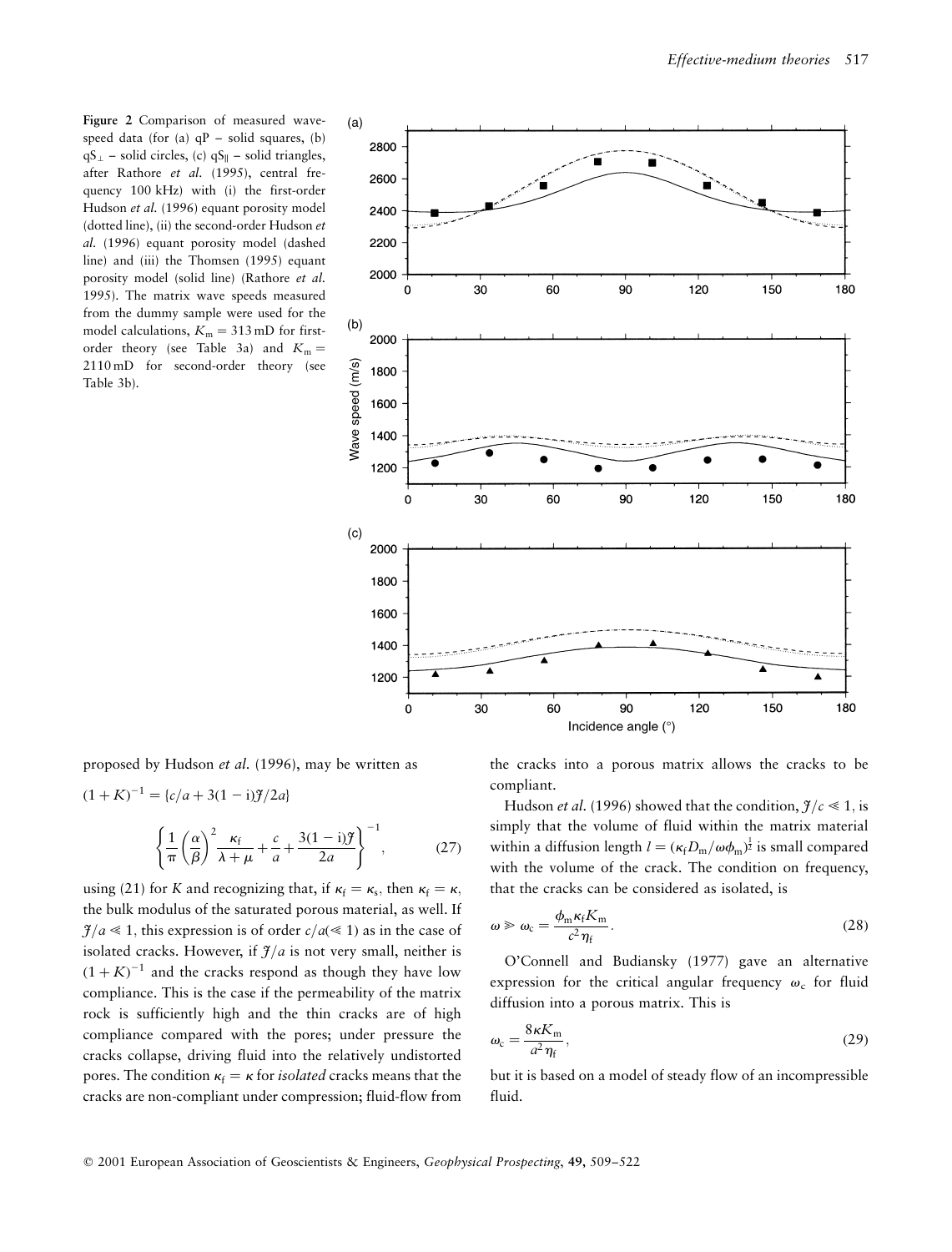

Figure 3 Comparison of measured wavespeed data (for (a)  $qP$  – solid squares, (b)  $qS_{\perp}$  = solid circles, (c)  $qS_{\parallel}$  = solid triangles, after Rathore et al. (1995), central frequency 100 kHz) with theory using the least-squares fit of matrix permeability  $K<sub>m</sub>$ and matrix wave speeds with the Hudson et al. (1996) equant porosity model (Table 4); (i) first-order theory (dotted line), (ii) second-order theory (dashed line).

Xu (1998) also fitted the data of Rathore et al. (1995) to a first-order effective-medium theory. In the theory, both the pores and the cracks were modelled by ellipsoids and the aspect ratio of the pores was chosen to get the best data match. Two versions of the theory were used, one in which the cracks were isolated and another in which the pressure was equilibrated locally between cracks and pores. Xu (1998) found that the latter model (of cracks fully connected to the pores) fitted the data well.

# COMPARISON WITH DATA

In comparing the data of Rathore et al. (1995) (see Table 1) with the theory given by Hudson et al. (1996), two problems arise. The first is that no value for the permeability of the porous matrix rock is given and so we use the data to estimate it. The second is that there are four sets of parameter values for the mechanical properties of the matrix (see Table 2). The properties of the first set were measured by Rathore et al. (1995) on a `dummy' sample, i.e. a section of the model in which no cracks were inserted. The second set (matrix A) was calculated by Rathore et al. (1995) by fitting the data to the theory of Thomsen (1995) in the crack-parallel direction. The third set (matrix B) was also calculated by Rathore et al. (1995) by fitting the theory for isolated cracks (Hudson 1981) in the same way. Matrix C was given by Thomsen (1995) based on a fit similar to that which produced matrix A.

We have used the first-order theory for aligned saturated cracks in a matrix material with equant porosity given by Hudson et al. (1996) to fit the data of Rathore et al. (1995) for the variation of all three wave speeds with angle. Figure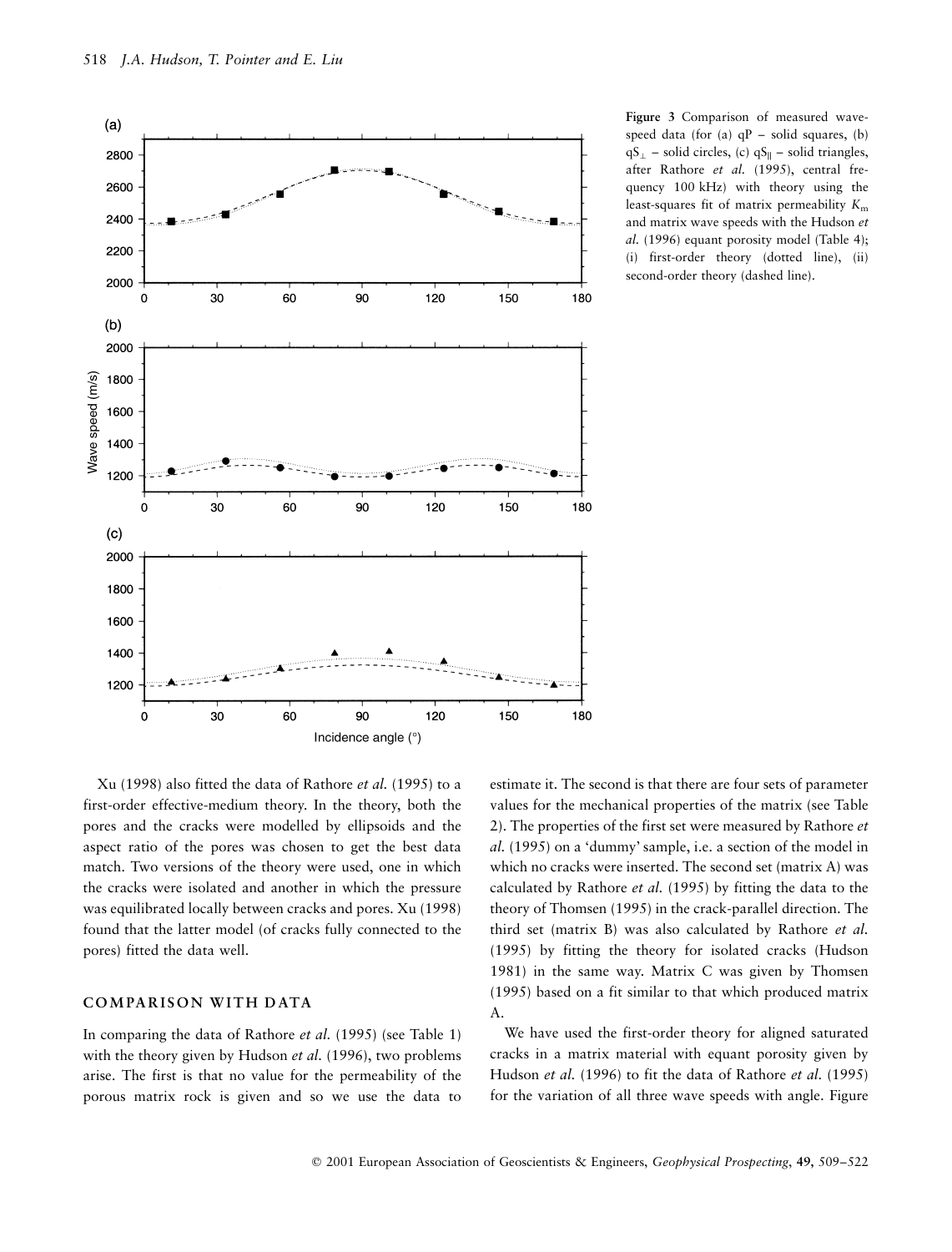Table 3 (a) Results from a least-squares fit of the matrix permeability  $K<sub>m</sub>$ . The least-squares misfit, matrix permeability  $K<sub>m</sub>$  and the corresponding quantities  $\mathcal{F}/c$  and  $\alpha \kappa_f/\mathcal{F}(\lambda + \mu)$ , determined from fitting the equant porosity model of Hudson et al. (1996) to the laboratory wave-speed data measured by Rathore et al. (1995), for each of the rock matrices given in Table 1 (see Fig. 1a). The frequency is taken as 100 kHz. The results shown were obtained from the application of first-order theory. (b) As (a) except that the results are generated from the application of second-order theory for the dummy matrix and matrix A. There was no minimum value for the misfit over the range  $0.1 \text{ mD} - 100 \text{ D}$  for matrix A (see Fig. 1b)

| (a)                                          | Dummy matrix Matrix A Matrix B Matrix C |      |                                                          |      |
|----------------------------------------------|-----------------------------------------|------|----------------------------------------------------------|------|
| $\chi^2$                                     | $4.00 \times 10^{5}$                    |      | $5.37 \times 10^5$ $5.11 \times 10^5$ $5.11 \times 10^5$ |      |
| $K_{\rm m}$ (mD)                             | 313                                     | 541  | 410                                                      | 339  |
| $\mathcal{J}/c$                              | 42.9                                    | 56.4 | 49.1                                                     | 44.7 |
| $\alpha \kappa_f / \tilde{f}(\lambda + \mu)$ | 1.54                                    | 1.07 | 1.31                                                     | 1.51 |
| (b)                                          | Dummy matrix Matrix A                   |      |                                                          |      |
| $\chi^2$                                     | $4.23 \times 10^{5}$                    |      |                                                          |      |
| $K_{\rm m}$ (mD)                             | 2110                                    |      |                                                          |      |
| $\mathcal{F}/c$                              | 111                                     |      |                                                          |      |
| $\alpha \kappa_f / \tilde{f}(\lambda + \mu)$ | 0.594                                   |      |                                                          |      |

1(a) shows the least-squares misfit as a function of the permeability  $K<sub>m</sub>$  of the porous matrix for all four sets of matrix wave speeds. The best fits lie between values of 350 and 700 mD and the dummy matrix gives the best fit of all. It is encouraging that the permeability values are realistic for a porous sandstone (see Table 3a).

Figure 1(b) shows similar curves fitting the data to the theory of Hudson et al. (1996) taken to second order. This time we have used only the dummy matrix and matrix A, as the other two sets of matrix values are based on isolatedcrack theory which is clearly not applicable. The  $\chi^2$  values for the best fit are somewhat worse for both sets of matrix properties than for first-order theory (see Table 3b), a result which parallels a similar observation made by Rathore et al. (1995) for dry cracks. The curves do not give a clear minimum value for best fit; in fact with matrix A, there is no minimum at all. The value of  $K<sub>m</sub>$  at the minimum point using the dummy matrix is considerably larger than the values given by first-order theory (and is slightly too high to be realistic) although the shape of the curve in Fig. 1(b) shows that there is a range of values of  $K<sub>m</sub>$  which give almost the same standard of fit.

Tables 3(a,b) also list the corresponding values of  $f/c$ , which are all large, showing once again that the model of isolated cracks is inapplicable. They also show values of  $a\kappa_f/\tilde{f}(\lambda+\mu)$  which are not far from unity (although secondorder theory gives a significantly different result from that obtained from the first-order expressions). This indicates that neither the high-frequency limit of isolated cracks nor the low-frequency limit with the pressure uniform throughout the cracks and pores is applicable. The value of the critical frequency (26), below which diffusion from each crack begins to affect that from other cracks, is approximately 2 kHz, where we have used values from Table 1 and taken  $K_m =$ 200 mD and  $\ell = 1$  cm. The frequencies used in the experiments (Rathore et al. 1995) were centred on 100 kHz, confirming that the low-frequency limit is not strictly applicable. The value of frequency used in calculating J in Table  $3(a,b)$  is also 100 kHz.

Figure 2 shows the experimental and theoretical variation with wave direction of the qP,  $S_{\perp}$  and  $S_{\parallel}$  waves. The angle of incidence is measured from the crack normal direction. The experimental values of Rathore et al. (1995) are compared with theoretical curves using Thomsen's (1995) expressions for low frequencies and high porosity (equations (16) and (20)) and the first- and second-order results of Hudson et al. (1996). The matrix wave speeds that were used were those of the dummy matrix, and the value of the matrix permeability is that given by minimizing the misfit to the theory of Hudson et al. (1996). The first point to notice is that there is little difference in these figures between first-order and secondorder theories. The second point is that the  $\cos 4\theta$ dependence shown by isolated-crack theory has given way to a cos  $2\theta$  variation using the equant porosity model, which matches that displayed by the data. In general, the fit between

Table 4 Results from a least-squares fit of the matrix permeability  $K<sub>m</sub>$ , matrix P-wave speed and matrix S-wave speed. The least-squares misfit, matrix permeability  $K<sub>m</sub>$ , matrix P-wave speed, matrix S-wave speed, the quantity  $\frac{\gamma}{c}$  and the quantity  $\alpha \kappa_f / \frac{\gamma(\lambda + \mu)}{c}$  are determined by fitting the equant porosity model of Hudson et al. (1996) to the laboratory wave-speed data measured by Rathore et al. (1995). The frequency is taken as 100 kHz. The results shown were obtained from the application of first-order theory. (b) As (a) except that the results are generated from the application of second-order theory

|                                                | First-order          | Second-order         |
|------------------------------------------------|----------------------|----------------------|
| $\chi^2$                                       | $1.26 \times 10^{5}$ | $1.18 \times 10^{5}$ |
| $K_{\rm m}$ (mD)                               | 180                  | 314                  |
| $V_{\rm P}$                                    | 2638                 | 2638                 |
| $V_{\rm S}$                                    | 1264                 | 1224                 |
| $\mathcal{J}/c$                                | 32.5                 | 43.0                 |
| $\alpha \kappa_f / \mathcal{J}(\lambda + \mu)$ | 1.99                 | 1.48                 |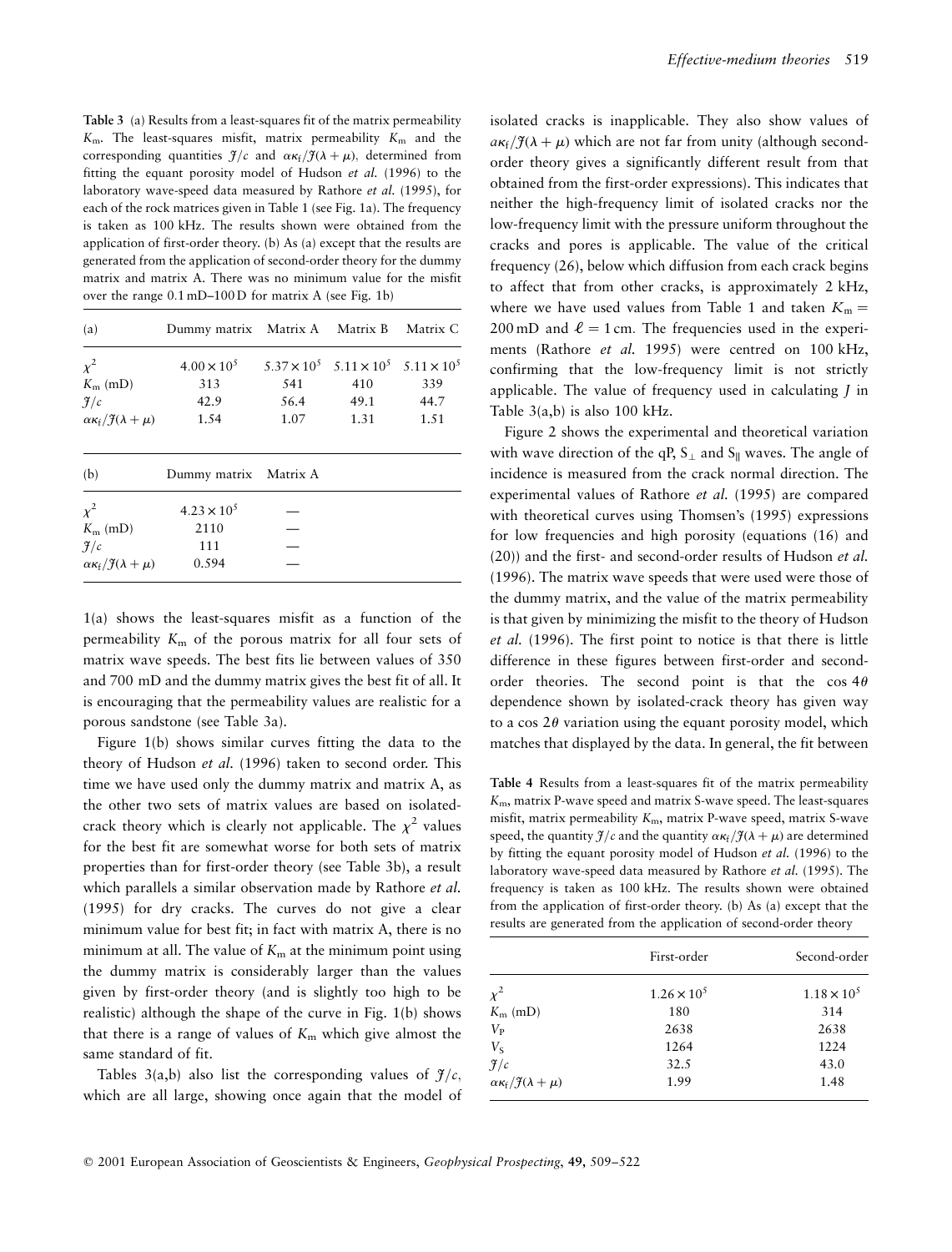

Figure 4 Comparison of qP attenuation data (solid squares) determined by Thomsen (1995) (central frequency 55 kHz) from the laboratory data recorded by Rathore et al. (1995), with the predictions of the equant porosity model of Hudson et al. (1996). The dotted curve is given by first-order theory using the matrix wave speeds measured from the dummy sample (Table 2) and  $K_m = 313 \text{ mD}$  (see Table 3a). The dashed curve is given by second-order theory using a least-squares fit to matrix permeability  $K<sub>m</sub>$ and wave speeds (Table 4).

theory and data is not very good, the closest being achieved by Thomsen's (1995) theoretical results.

Rathore et al. (1995) suggested that the failure to match theory to data arises from use of the dummy sample for values of the wave speeds in the uncracked matrix. They therefore constructed new values by fitting the values of the wave speeds in the crack-parallel direction with, in the first place, Thomsen's (1995) theory (matrix A, Table 2) and, secondly, the theory for isolated cracks given by Hudson (1981) (matrix B, Table 2). We follow a similar path here and choose values for the matrix wave speeds and permeability by minimizing the misfit with the equant porosity model (Hudson et al. 1996) rather than the isolated-crack model which is clearly inapplicable. Table 4 gives the results for both first-order and second-order theory. This time the value of  $K<sub>m</sub>$  from second-order theory is not so far out of line with the others.

A comparison of the data with the two theoretical results is shown in Fig. 3. Not unexpectedly, the fit is much better than before. This time first-order theory appears to be as successful in accounting for the data as second-order theory.

Thomsen (1995) has calculated average Q values in the frequency band 30–80 kHz for the P-wave from the data of

Rathore et al. (1995). These are shown in Fig. 4, together with the predictions of the equant porosity model of Hudson et al. (1996) at the central frequency of 55 kHz. The firstorder curve is calculated using the matrix wave speeds from the dummy matrix and the permeability given by a leastsquares fit to the data (Table 3a). The second-order curve uses matrix wave speeds and permeability values found by a leastsquares fit to the data (Table 4). Once again, first-order theory appears to be slightly more successful in fitting the data.

## CONCLUSIONS

The experiments of Rathore et al. (1995) provide a useful check on effective-medium theories for materials containing cracks. However, it appears that the wavelengths used are not long enough for effective-medium results to apply accurately; some attenuation and dispersion due to scattering can be observed in the experimental results on dry samples and are, indeed, predicted by theoretical considerations. For dry cracks there is qualitative agreement on the azimuthal dependence of the three wave speeds between theory and experiment; also, the difference in the predictions of a range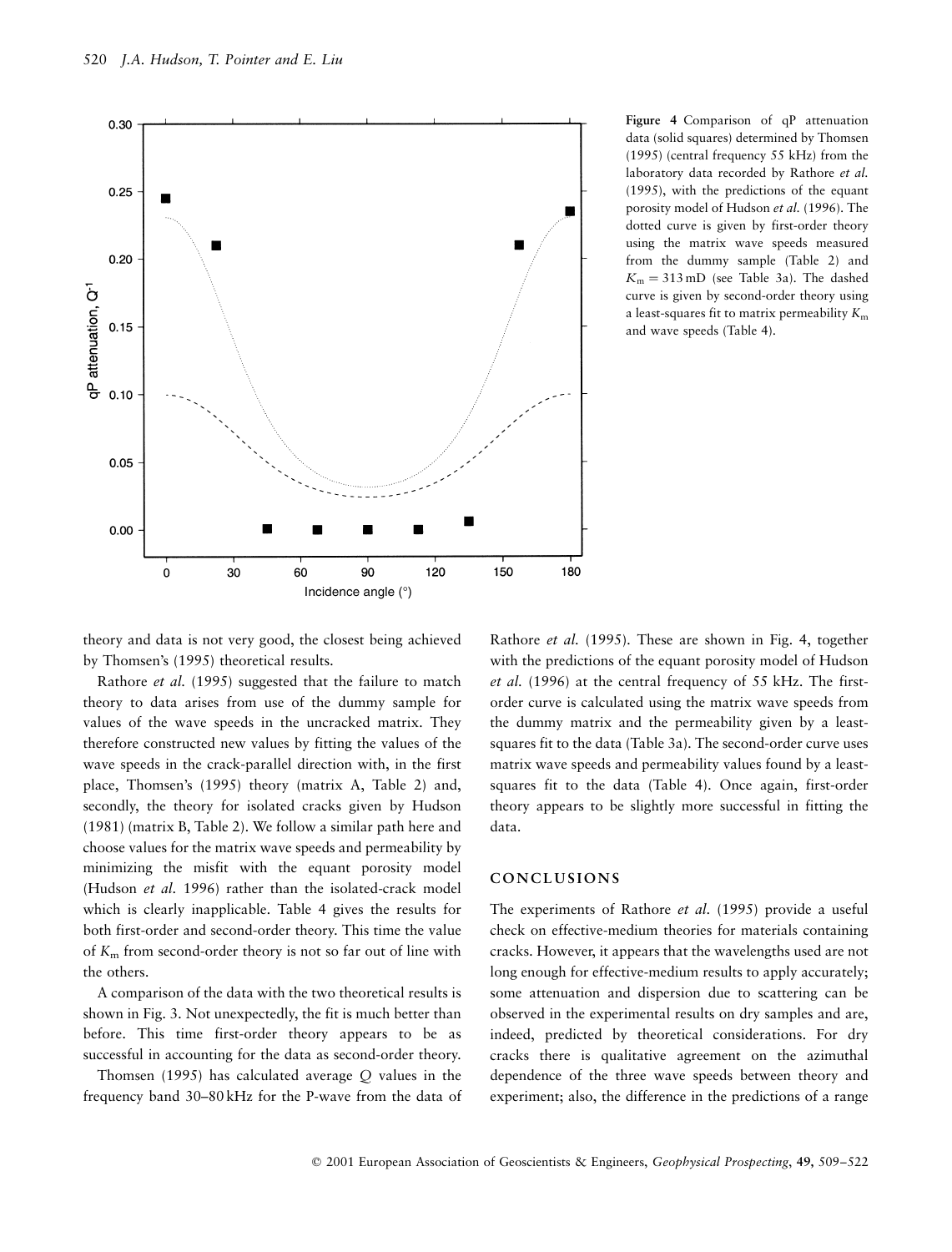of separate theories is small. In fact, they all agree to first order in the parameter  $\zeta = \nu a^3$ , where v is the number density of cracks and  $a$  is the crack radius. However, it is clear that first-order theories are unreliable at  $\zeta = 0.1$ , as is the case in the experiments.

Theoretical results given by Hudson (1981) and Thomsen (1995) for isolated liquid-filled cracks agree to first order except that Thomsen (1995) retains a factor  $(1 - \kappa_f/\kappa)$ , where  $\kappa_f$ ,  $\kappa$  are the bulk moduli of the fluid and matrix material respectively; this factor is taken to be unity in Hudson's (1981) expressions. The difference between the two results is small overall (of order  $c/a$ , the aspect ratio of the cracks) but Thomsen's (1995) expression gives the correct result in the limit  $\kappa_f \rightarrow \kappa$ , while Hudson's (1981) does not.

In the experiments (Rathore et al. 1995) on liquidsaturated samples, the effect of the porosity of the matrix  $rock - a synthetic sandstone - is clearly very strong since$ there is not even qualitative agreement with theoretical results for isolated cracks. The two theories for saturated porous material containing cracks differ markedly in their predictions. Thomsen (1995) found a fit between experiment and theory both at 'moderately high' frequencies (80 kHz) and at 'low' frequencies (30 kHz). At moderately high frequencies it is assumed that diffusion into the pores may be neglected and the fit is to the theory for isolated cracks. At low frequencies, the theory used takes account of equant porosity. On the other hand, the criteria for the effect of porosity given by Hudson et al. (1996) and here (equation (26)) indicate that diffusion out of the cracks is significant at both frequencies, although the limit of effectively undrained cracks is not reached.

Comparison of theory and observations shows that a reasonable fit can be achieved, especially if the wave speeds in the uncracked material are regarded as parameters to be adjusted to minimize the misfit. It is encouraging to note that theory provides a reasonable qualitative fit to the attenuation data as well as to the wave speeds. A surprising feature of this comparison is that, on the whole, first-order theory provides a better fit to the observations than second-order theory. However, high accuracy is not to be expected in view of the fact that the conditions necessary for the validity of an effective-medium theory were not strictly complied with in the experiments.

The theory used here has one additional parameter to that needed by Thomsen (1995), namely the matrix permeability Km. Since Thomsen (1995) gave expressions for the high- and low-frequency limits, this is not surprising. However, it does mean that we have an additional parameter to help fit the data. It is remarkable that both Thomsen (1995) and Xu (1998) were able to fit the data with (apparently different) low-frequency expressions, although Xu (1998) also fitted an additional parameter; this was the apparent aspect ratio of the pores, which he needed to calculate their compliance.

The laboratory results might be extrapolated for use in field observations if scaled to the correct proportions. If we extend the expression (1) for one of the wave speeds (quasi-P, say) as a function of non-dimensional variables to the case of a saturated, porous, cracked material, we have

$$
\left(\frac{V_{\rm P}}{\alpha}\right)^2 = f(\zeta, \alpha/\beta, \kappa_{\rm f}/\kappa, c/a, \phi_{\rm m}, \mathcal{J}/c),\tag{30}
$$

where  $\mathfrak{H} = (\phi_{\rm m} \kappa_{\rm f} K_{\rm m}/\omega \eta_{\rm f})^{\frac{1}{2}}$  and  $\phi_{\rm m}$ ,  $K_{\rm m}$  are the porosity and permeability of the matrix material respectively, and  $\eta_f$  is the viscosity of the liquid infill. Equation  $(7)$  shows  $f$  as a function of all the available non-dimensional variables, although Hudson et al. (1996) coupled  $\kappa_f/\kappa$  and  $c/a$  together as  $(a\kappa_f/c\kappa)$  and did not have  $\phi_m$  separate from *J*; i.e.

$$
\left(\frac{V_{\rm P}}{\alpha}\right)^2 = f\left(\zeta, \frac{\alpha}{\beta}, \frac{a}{c} \frac{\kappa_{\rm f}}{\kappa}, \mathcal{F}/c\right). \tag{31}
$$

In order to extrapolate from the results of laboratory experiments to field observations it is necessary for each of these non-dimensional quantities to take approximately the same value in field conditions as in the experiment. In particular the product of rock porosity and permeability relative to the square of the crack thickness must give the same value to  $f/c$ .

#### ACKNOWLEDGEMENTS

We are grateful to Erling Fjaer for providing data from his experiments and the anonymous reviewer who led the way to significant improvements in the paper. This work is published with the approval of the Director of the British Geological Survey (NERC), and BG Technology.

## **REFERENCES**

- Anderson D.L., Minster B. and Cole D. 1974. The effect of oriented cracks on seismic velocities. Journal of Geophysical Research 79, 4011±4015.
- Ass'ad J.M., Tatham R.H. and McDonald J.A. 1992. A physical model study of microcrack-induced anisotropy. Geophysics 57, 1562±1570.
- Biot M.A. 1956. The theory of propagation of elastic waves in a fluid-saturated porous solid. Journal of the Acoustical Society of America 28, 168-191.
- Brown R.J.S. and Korringa J. 1975. On the dependence of elastic